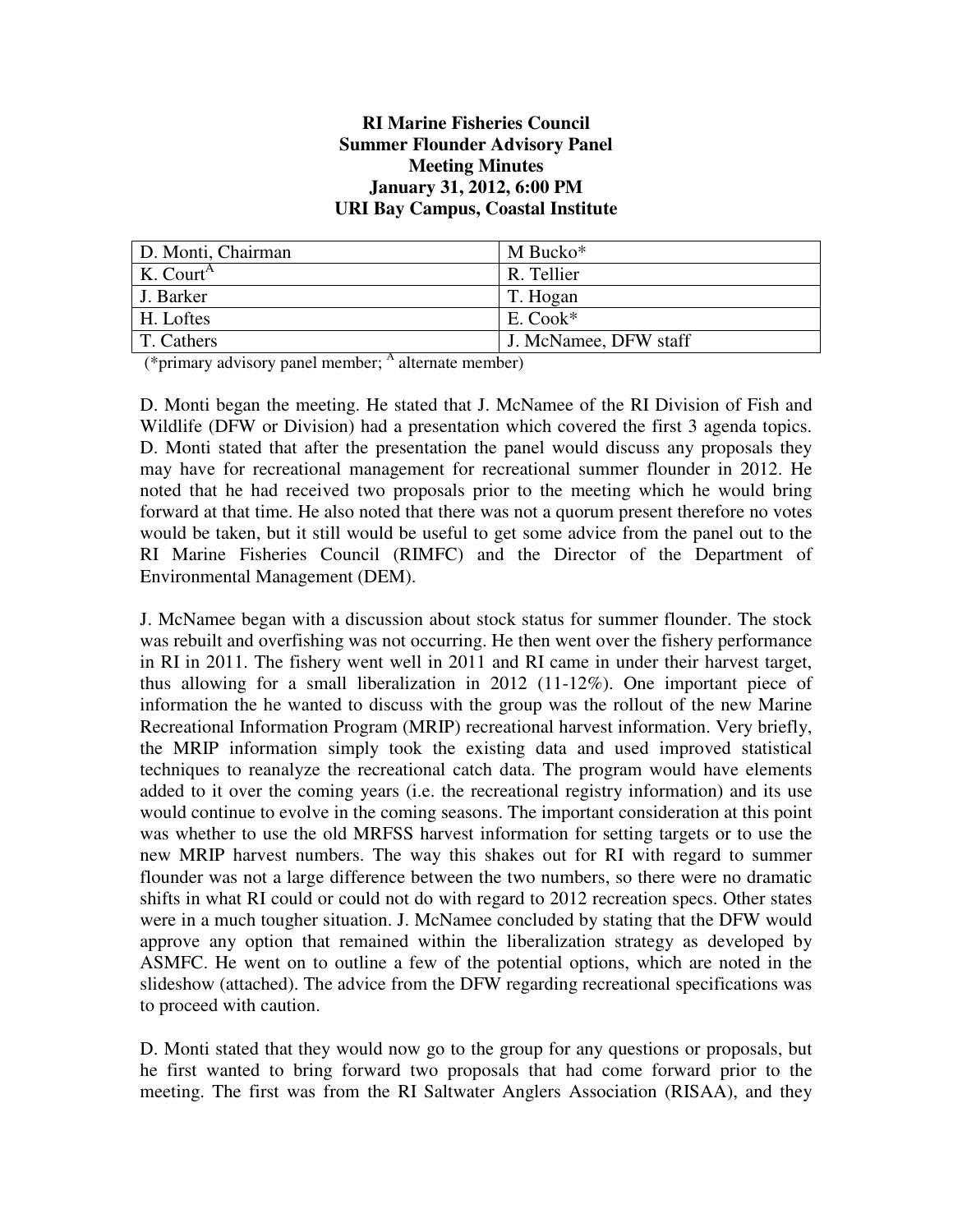preferred increasing the bag limit by one fish (from 7 to 8). They recommended keeping all other specifications the same as 2011. The second proposal was from the RI Party and Charter Boat Association. They stated that they preferred going up by two fish in the bag limit (from 7 to 9). They went on to state, though, that they would support a single fish increase as well.

M. Bucko spoke first and stated that he preferred status quo. He had some concerns about potential year class strength that may be available to the fishery in the coming year, and with this increased availability, he felt that raising the bag limit further could lead to a larger than expected increase in harvest. He concluded by noting, as J. McNamee had during the presentation, that the PSE for the estimate was larger than the actual liberalization, so he felt this imprecision was another reason to remain at status quo in 2012.

K. court spoke next and stated that the bag limit was a perception issue and was important to the party and charter industry. He noted that most fishermen harvest less than 3 fish per trip, therefore increasing the bag would do little to impact harvest numbers. Because of this, he supported the 9 fish bag limit.

J. Barker stated that he did not have a strong opinion about which way to go, but he thought that M. Bucko made some good points. His main concern was to not exceed the harvest target in 2012 and have to reduce in subsequent years. To this point, M. Bucko stated that accountability measures would be used moving forward and if harvest targets were exceeded, the repercussions could be more severe than they have been in the past.

The group then had a varied discussion. They first discussed where the discard mortality was from. J. McNamee noted that it comes from a few different published research studies and depended upon gear type. The group then discussed what to do about the consistently low turnout at the advisory panels. K. Court suggested that they stop worrying about quorums and just seek to build consensus with the group. J. McNamee agreed that this could be useful for providing advice, but there was a concern as voiced by the RIMFC in the past that the representation of that advice was important. J. Barker agreed with this and stated that they needed to make sure they were achieving a good, diverse group of fishery representatives when developing advice. The final discussion from one of the attendees was whether there was a way to allow for one or two of the fish in the bag limit to be smaller than 18.5 inches. He suggested allowing a 16 inch fish or two in the bag and stated that this would increase access to the fish for both shore and boat fishermen. J. McNamee brought up the fact that this could potentially increase harvest significantly so if they wanted to take an approach like this, they would have to compensate in other areas, like decreasing the season length or dropping the bag limit, potentially to a very low level. Other attendees mentioned the issues of increased complexity in the regulations leading to enforcement difficulties.

D. Monti adjourned the meeting.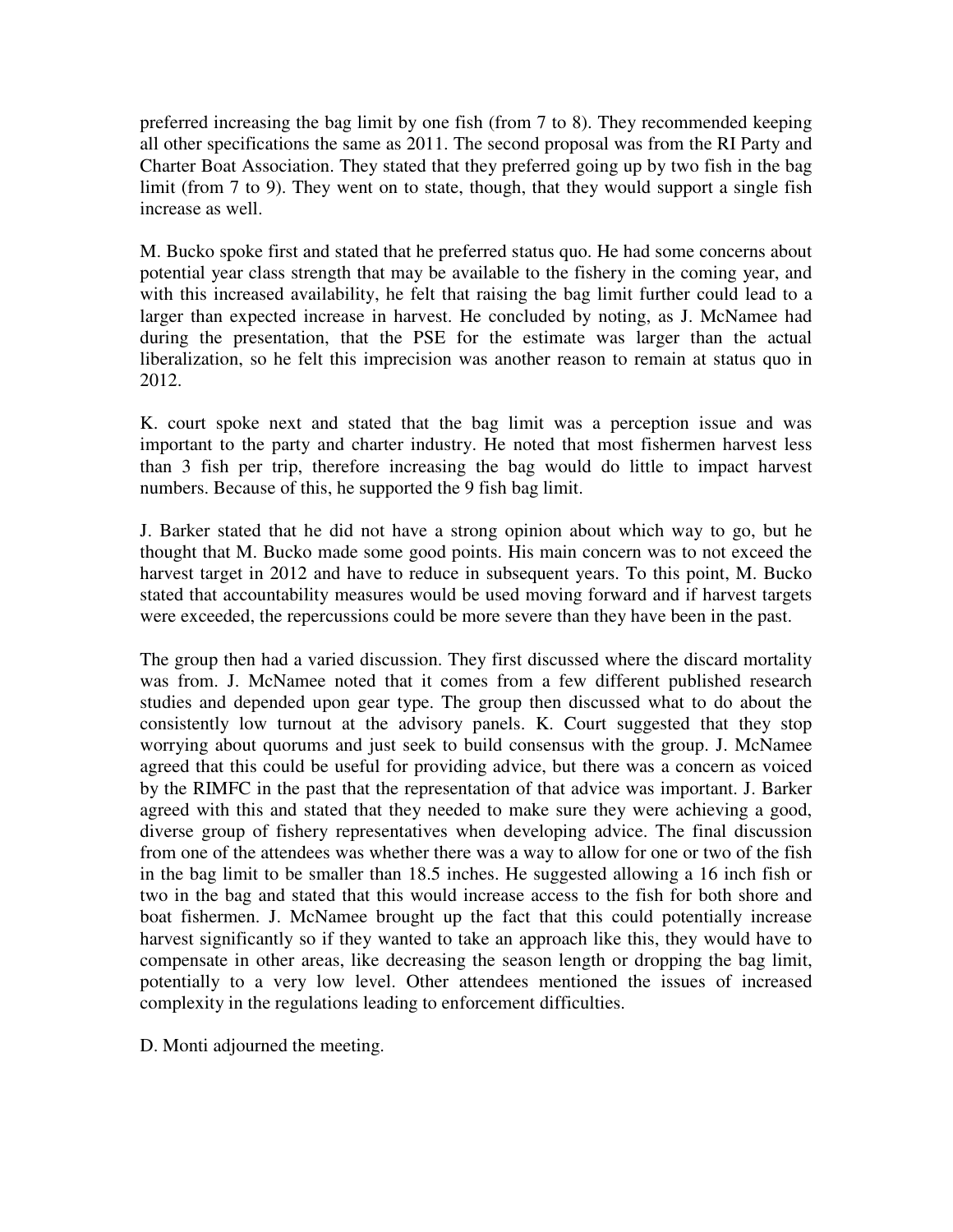## **Summary of Rhode Island Recreational Summer Flounder Fishery**

# **2011**



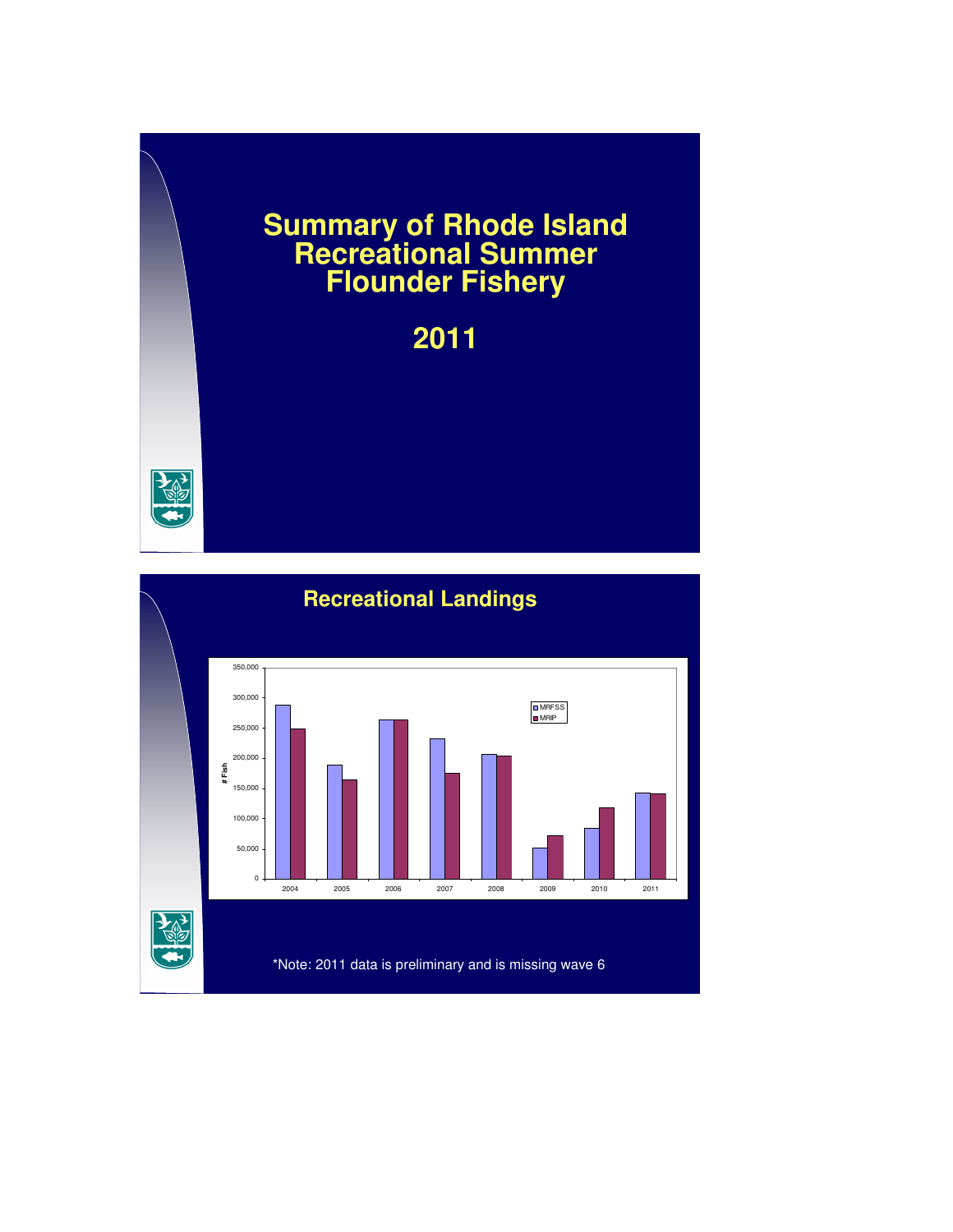

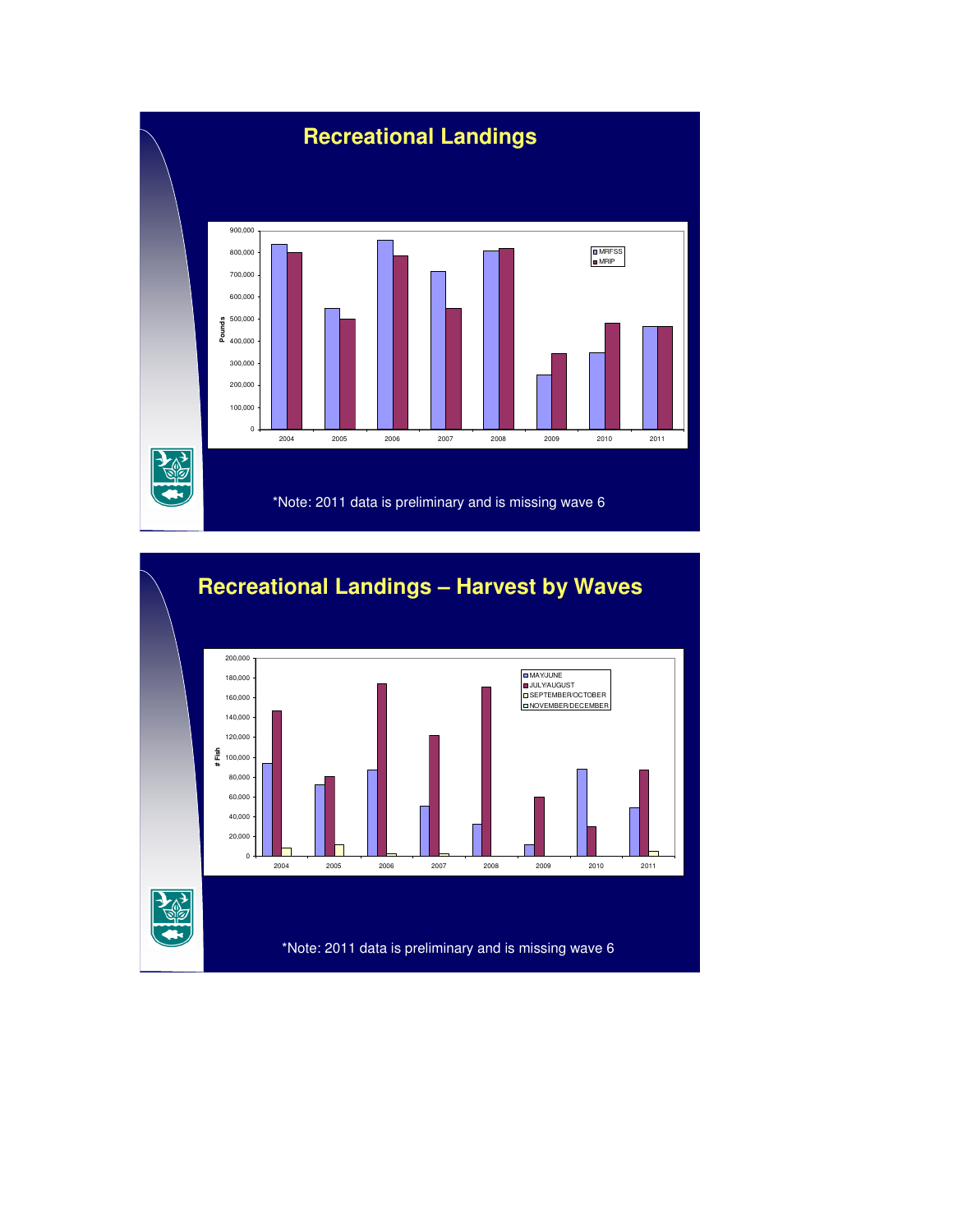

#### **RI Recreational Fishery Performance**

- **The landings target for 2012 for RI is 157,885 fish**
- **The landings in 2011 are 142,887 fish (projected wave 6 approximately equal)**
- **This is approximately a 11% underage**

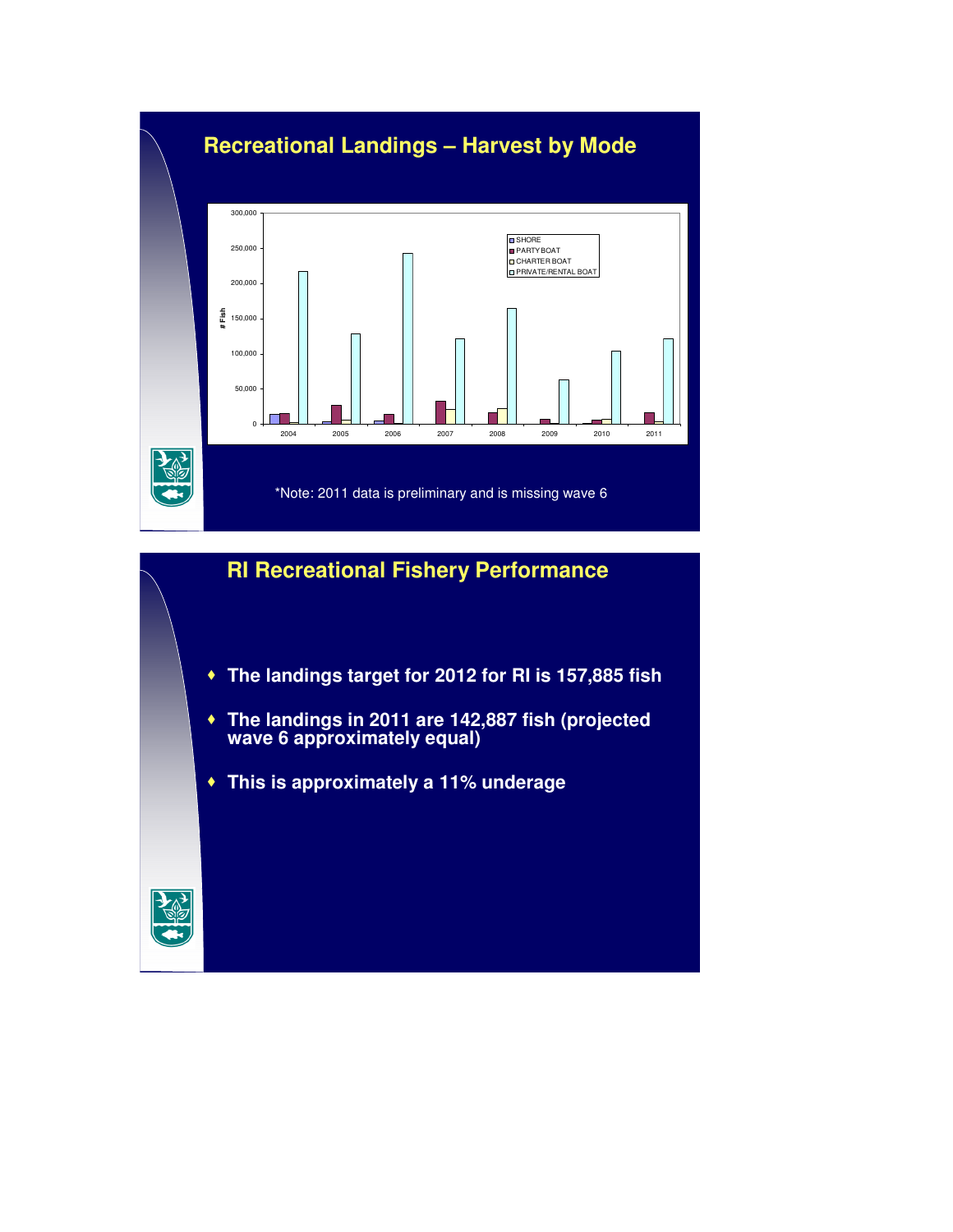#### **RI Recreational Fishery Performance**

- **Using the new MRIP information, harvest is 141,312 fish**
- **This is approximately a 12% underage**



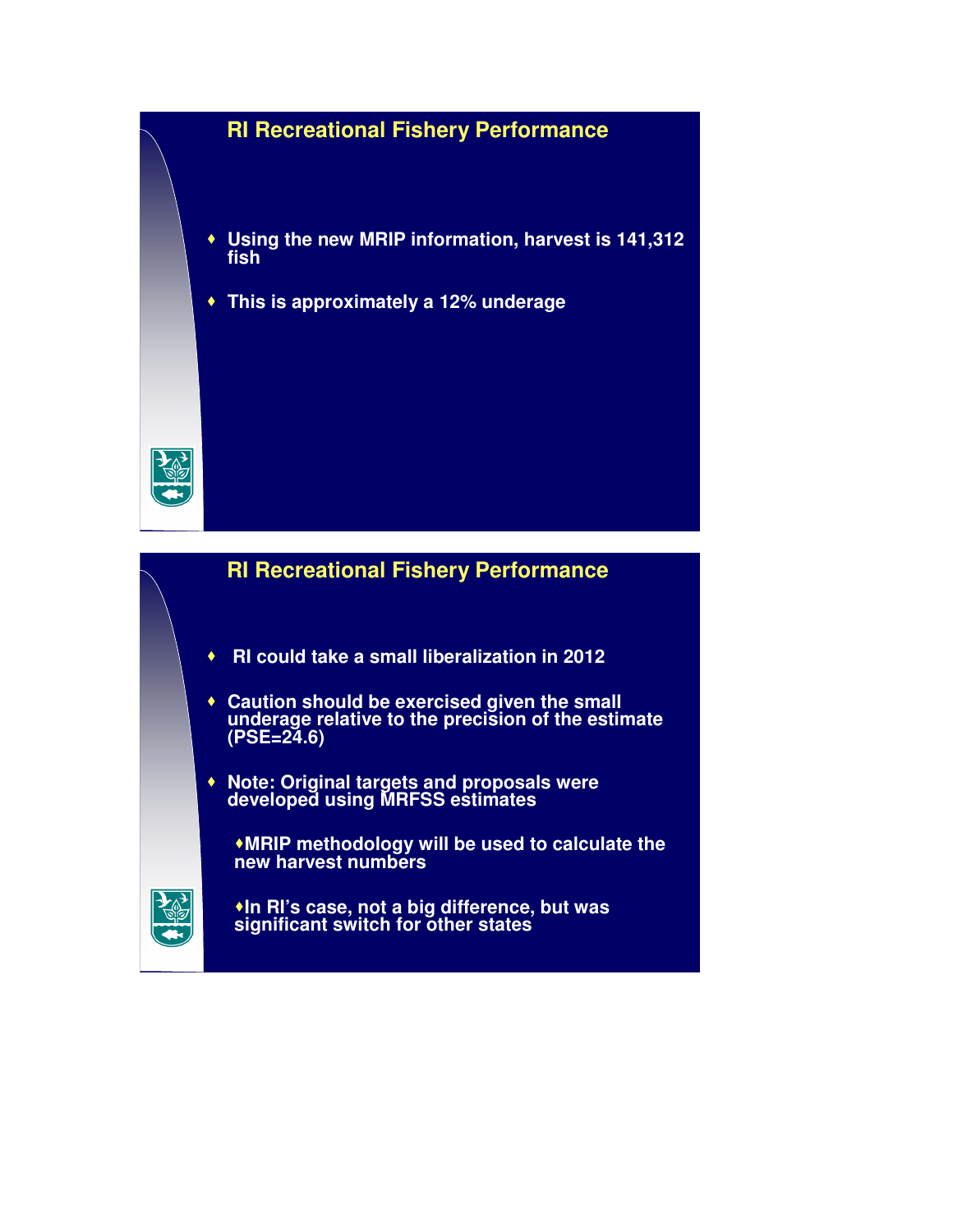| <b>MRIP vs MRFSS</b> |              |             |                                                 |            |                        |  |
|----------------------|--------------|-------------|-------------------------------------------------|------------|------------------------|--|
| Year                 | <b>MRFSS</b> | <b>MRIP</b> | <b>Difference</b><br>$:$ MRIP -<br><b>MRFSS</b> | % Change   | PSE for<br><b>MRIP</b> |  |
| 2004                 | 288,428      | 248,988     | $-39,440$                                       | $-13.70%$  | 14.3                   |  |
| 2005                 | 187,983      | 164,909     | $-23,074$                                       | $-12.30\%$ | 16.6                   |  |
| 2006                 | 263,716      | 264,142     | 426                                             | 0.16%      | 23.6                   |  |
| 2007                 | 232,495      | 175,778     | $-56,717$                                       | $-24.40%$  | 15.7                   |  |
| 2008                 | 206,501      | 203,745     | $-2,756$                                        | $-1.33%$   | 25.9                   |  |
| 2009                 | 51,293       | 71,739      | 20,446                                          | 39.90%     | 34.2                   |  |
| 2010                 | 84,525       | 118,455     | 33,930                                          | 40.10%     | 33                     |  |
| 2011*                | 142,877      | 141,312     | $-1,565$                                        | $-1.10%$   | 24.6                   |  |

#### **Summer Flounder Stock Status**

**The summer flounder stock: not overfished, overfishing not occurring according to output of 2011 stock assessment update and relative to SAW 47 biological reference points**

**According to 2011 stock assessment update, stock considered rebuilt, ahead of scheduled deadline.**

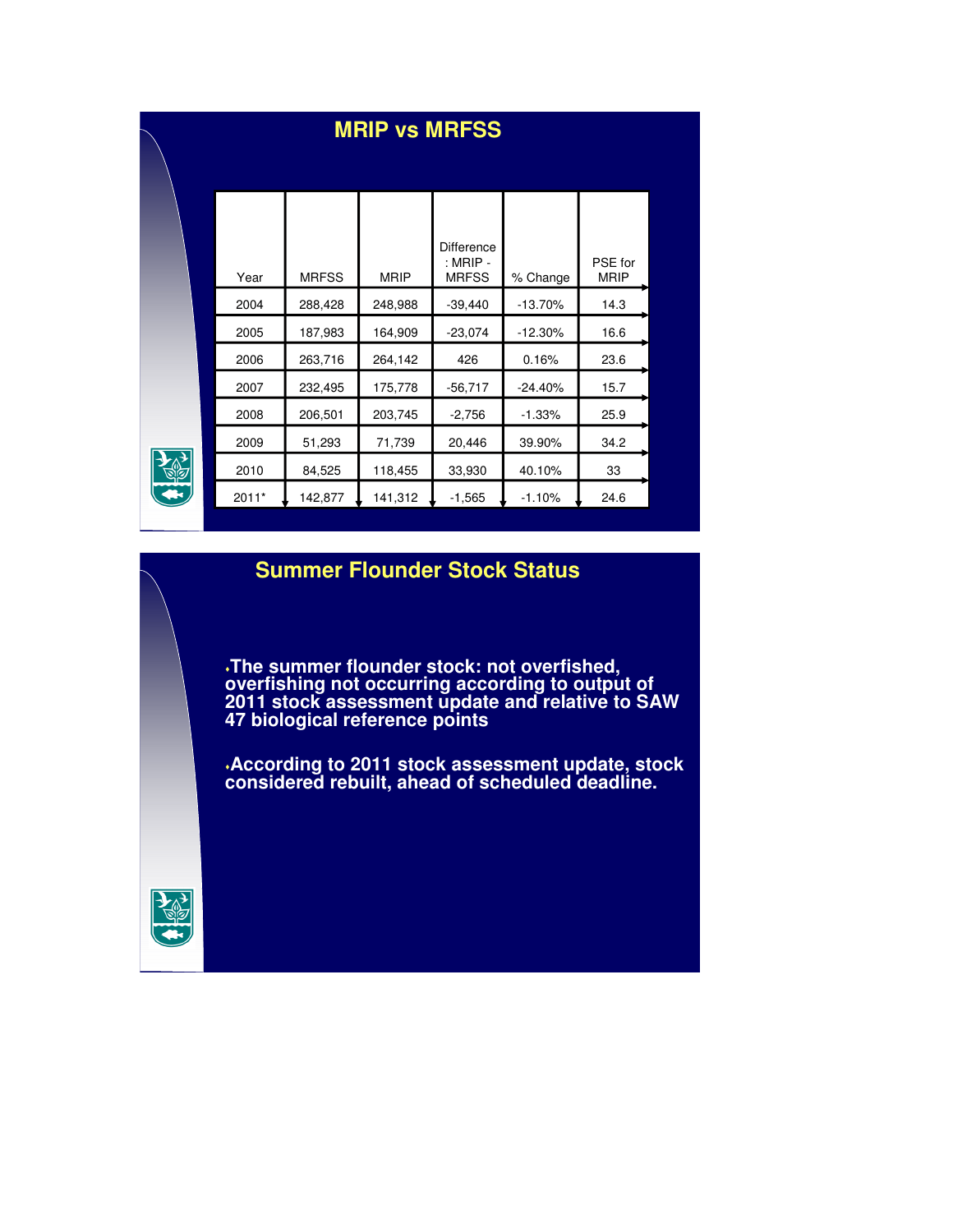#### **Summer Flounder Stock Status**

**Fishing mortality (F) ranged between 1.0 and 2.0 during 1982-1996**

**The fishing mortality rate estimated at 0.216 in 2010** 

**Below the threshold fishing mortality reference point FMSY = F35% = 0.310**



#### **Summer Flounder Stock Status**

**Spawning stock biomass (SSB) decreased from 25,000 mt in the early 1980s to 7,000 in 1989, increased above 40,000 mt by 2002**

**SSB estimated at 60,238 mt in 2010** 

**About 100.2% of the SSBMSY = SSB35% reference point = 60,074 mt .** 

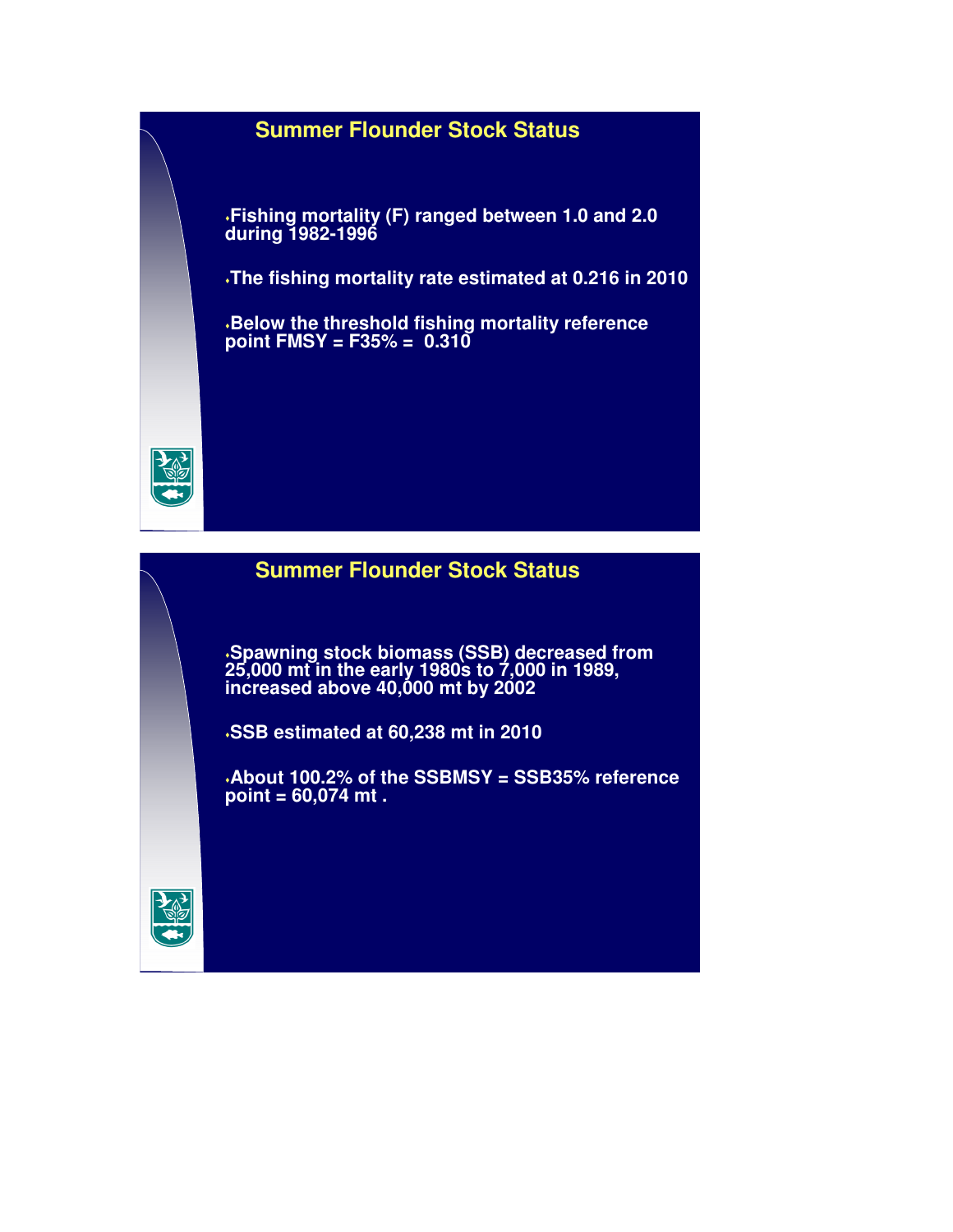#### **Summer Flounder Stock Status**

**The arithmetic average recruitment 1982 to 2010: 43 million fish at age 0** 

**The 2009 year class currently estimated at 60 million fish**

**40% above average, largest in assessment since 1986.** 



### **Summer Flounder Stock Status**

**The original 2010 assessment update indicated recruitment at 80 million fish** 

**This decreased upon full updated assessment to 60 million fish**

**Reason quota decreased for 2012.** 

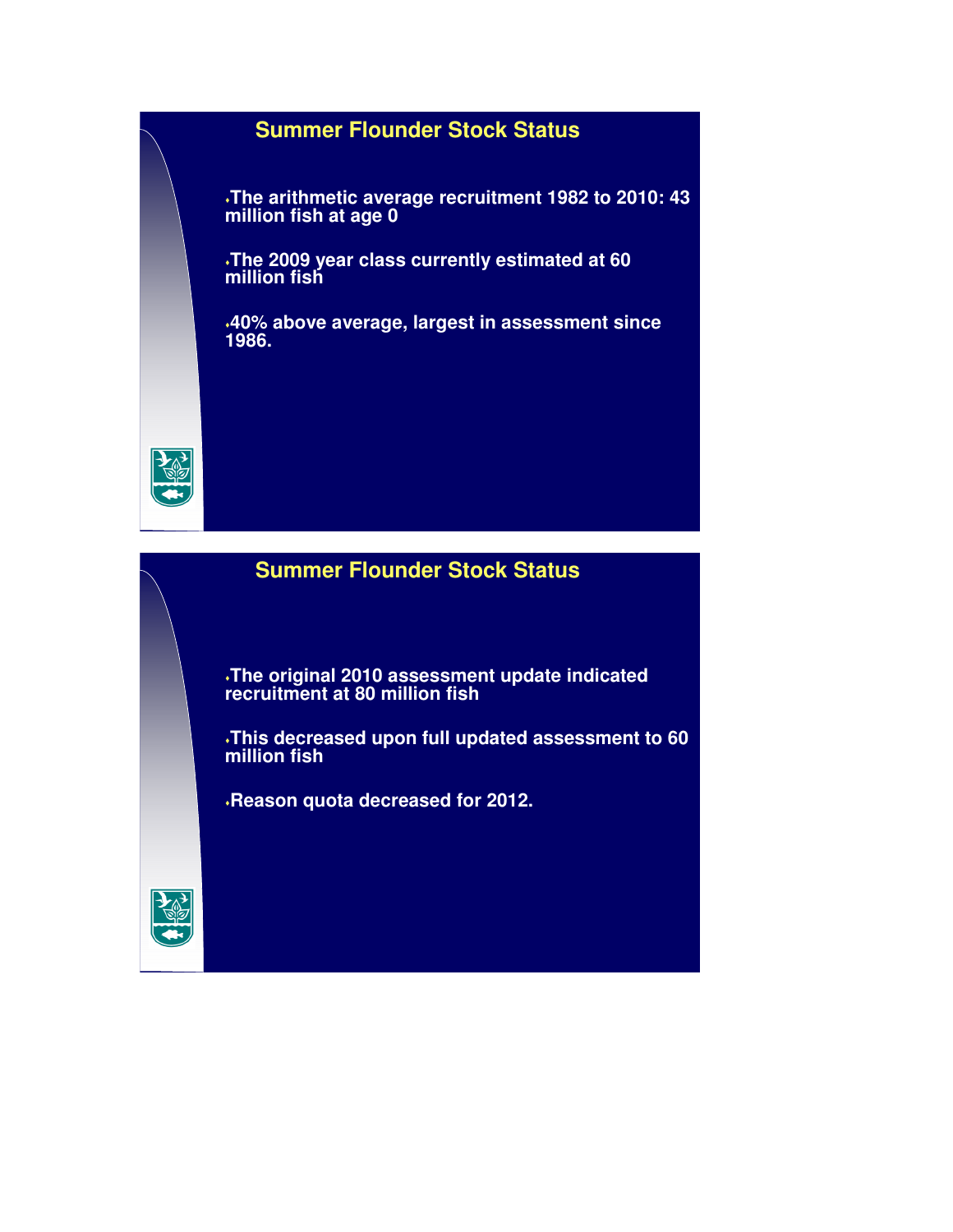| <b>Division of Fish and Wildlife Proposed Changes</b><br>The RI Division of Fish and Wildlife approves of any<br>option within the liberalization of 12%. |                                                                                                                                                                                                                                 |                                                                                                                                                                                                                                              |       |  |  |  |
|-----------------------------------------------------------------------------------------------------------------------------------------------------------|---------------------------------------------------------------------------------------------------------------------------------------------------------------------------------------------------------------------------------|----------------------------------------------------------------------------------------------------------------------------------------------------------------------------------------------------------------------------------------------|-------|--|--|--|
| <b>Given that:</b><br>no minimum size decrease would be within<br>$\bullet$<br>the bounds of the reduction                                                |                                                                                                                                                                                                                                 |                                                                                                                                                                                                                                              |       |  |  |  |
|                                                                                                                                                           | Table 1a. The effects of various size limits on the 2011 summer flounder recreational landings in the state of RI,<br>calculated as percent increase from current management configuration. Based on data from RI trawl survey. |                                                                                                                                                                                                                                              |       |  |  |  |
|                                                                                                                                                           | <b>Possession Limit</b>                                                                                                                                                                                                         | 18.5"                                                                                                                                                                                                                                        |       |  |  |  |
|                                                                                                                                                           | 7 fish                                                                                                                                                                                                                          | 13%                                                                                                                                                                                                                                          | $0\%$ |  |  |  |
|                                                                                                                                                           |                                                                                                                                                                                                                                 | Table 1b. The effects of various size limits on the 2011 summer flounder recreational landings in the state of RI,<br>calculated as percent increase from current management configuration. Based on harvest records from RI eRec<br>logbook |       |  |  |  |
|                                                                                                                                                           | <b>Possession Limit</b>                                                                                                                                                                                                         | 18"                                                                                                                                                                                                                                          | 18.5" |  |  |  |
|                                                                                                                                                           | 7 fish                                                                                                                                                                                                                          | 27%                                                                                                                                                                                                                                          | $0\%$ |  |  |  |

## **Division of Fish and Wildlife Proposed Changes**

**And Given that:** 

**we currently have a completely open season** 

**Small bag limit increases would be the only viable options to change**

**The following options meet all these criteria and have been approved by the ASMFC technical committee:**

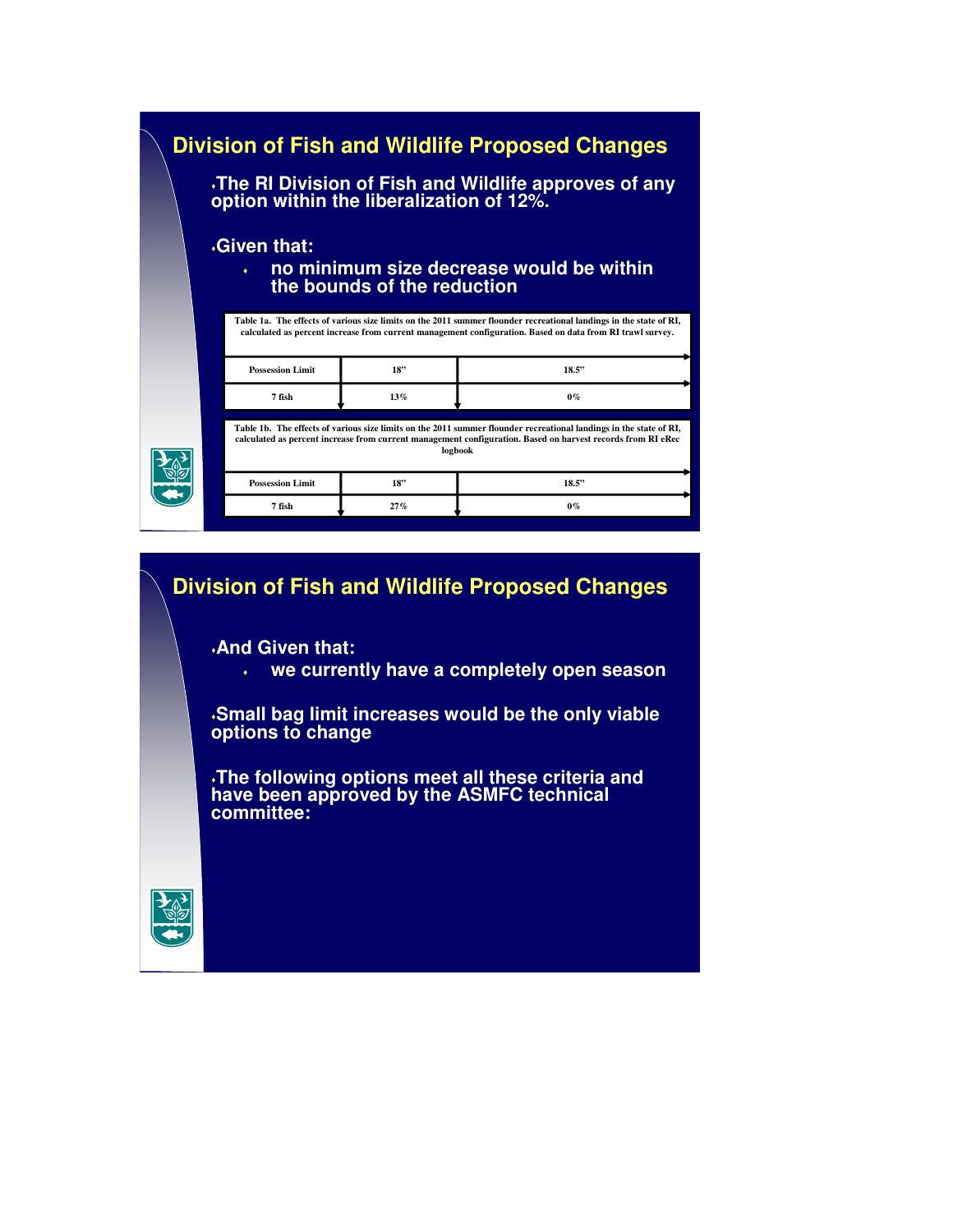#### **Division of Fish and Wildlife Proposed Changes**

**Table 3. Management options to meet ASMFC target (#s fish; 157,887) and percent liberalization (maximum of 11%) specifications for the 2012 summer flounder recreational fishery in RI** 

|                          | Open<br><b>Season</b> | Bag<br>Limit | Bag Limit %<br><b>Increase</b> | <b>Size</b><br>Limit | Size Limit %<br><b>Increase</b> | Total %<br>Liberalization <sup>1</sup> |
|--------------------------|-----------------------|--------------|--------------------------------|----------------------|---------------------------------|----------------------------------------|
| Option<br>1              | $5/1 -$<br>12/31      | 7            | $\bf{0}$                       | 18.5"                | $\mathbf{0}$                    | 0                                      |
| Option<br>$\overline{2}$ | $5/1 -$<br>12/31      | 8            | $\mathbf{2}$                   | 18.5"                | $\mathbf{0}$                    | 2                                      |
| Option<br>3              | $5/1 -$<br>12/31      | 9            | 6                              | 18.5"                | $\mathbf{0}$                    | 6                                      |

## **Historical Perspective**

**There is no particular pattern with RIs performance relative to certain management measures.** 

**When viewed historically RI averages roughly 200,000 fish**

**RI's 2012 target is below this range (target = 157,887 fish), therefore caution is urged**

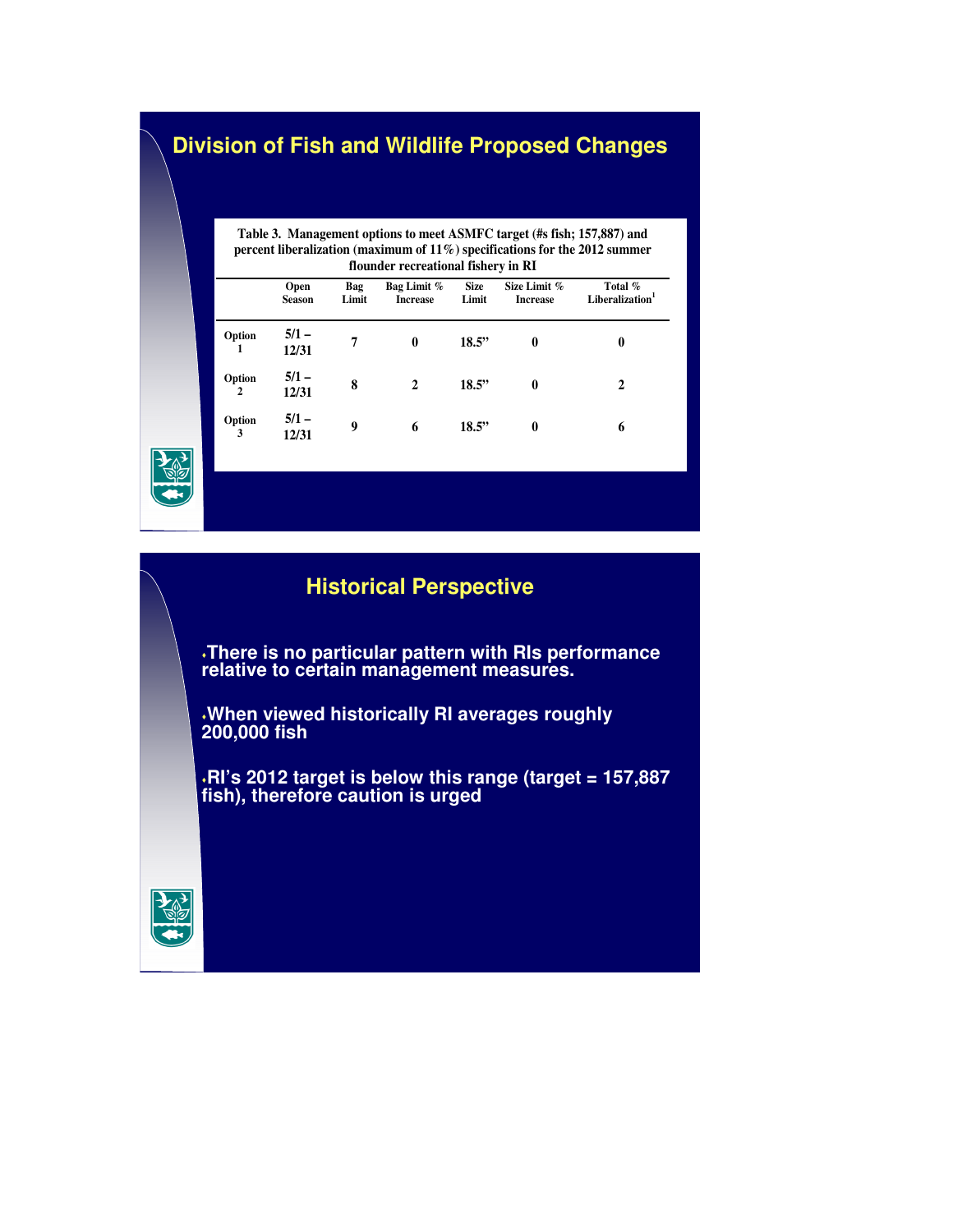|       |                    |                |                | Table 4. Management measures in place for the summer flounder recreational fishery in RI, 2001 -<br>2011 |                                  |                    |
|-------|--------------------|----------------|----------------|----------------------------------------------------------------------------------------------------------|----------------------------------|--------------------|
| Year  | Min<br><b>Size</b> | Bag            | <b>Season</b>  | <b>Performance Relative</b><br>to Target $(\%)$                                                          | <b>Harvest</b><br>$($ # fish $)$ | Target (#<br>fish) |
| 2001  | 17.5"              | 6              | $5/26 - 9/3$   | 19                                                                                                       | 268,244                          | 225,000            |
| 2002  | 18"                | 5              | $5/25 - 9/20$  | $-23$                                                                                                    | 190,741                          | 249,000            |
| 2003  | 17.5"              | 5              | $5/1 - 9/20$   | $-12$                                                                                                    | 205,435                          | 233,000            |
| 2004  | 17.5"              | 7              | $4/1 - 12/31$  | 15                                                                                                       | 288,428                          | 251,000            |
| 2005  | 17.5"              | 7              | $4/1 - 12/31$  | $-31$                                                                                                    | 187,983                          | 271,000            |
| 2006  | 17.5"              | $\overline{7}$ | $4/1 - 12/31$  | 26                                                                                                       | 263,716                          | 209,000            |
| 2007  | 19"                | $\overline{7}$ | $5/18 - 9/16$  | 68                                                                                                       | 232,495                          | 138,000            |
| 2008  | 20"                | $\overline{7}$ | $1/1 - 12/31$  | 78                                                                                                       | 206,501                          | 116,043            |
| 2009  | 21"                | 6              | $6/16 - 12/31$ | $-56$                                                                                                    | 51,293                           | 117.000            |
| 2010  | 19.5"              | 6              | $5/1 - 12/31$  | $-41$                                                                                                    | 84,525                           | 144,000            |
| 2011* | 18.5"              | $\overline{7}$ | $5/1 - 12/31$  | $-11$                                                                                                    | 142,877                          | 157,885            |

## **Historical Perspective**

#### **Additional Info**

**Recreational eRec logbook information was used during the analysis of 2011 summer flounder fishery**

**The sample size was much better than in 2010, but did not capture any shore mode fishing**

- **1817 fish recorded**
- **372 trips recorded**

**There was inadequate data for use in a split shore mode analysis**